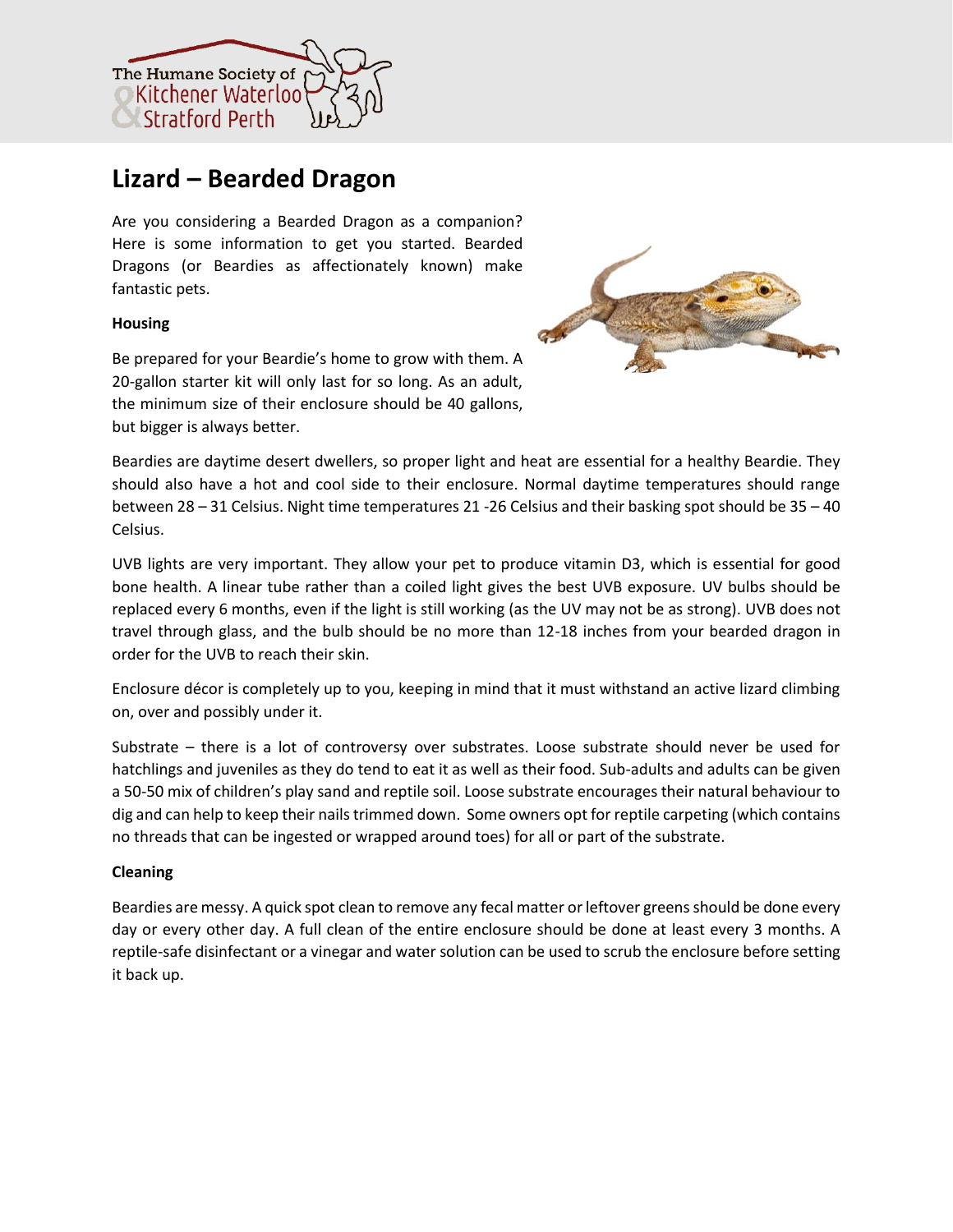

#### **Diet**

Bearded Dragons are omnivores. As hatchlings and juveniles, their protein requirements are higher than as adults. Good protein sources include crickets, mealworms, phoenix worms, waxworms, butterworms and silkworms. Hornworms are a fantastic treat and should be fed sparingly. Sub-adults and adults can have pinky mice as a treat.

Baby bearded dragons (hatchling to 5 months old) should be fed approximately 60% – 80% insects and 20% – 40% plant matter. If feeding crickets, stick to very small prey, no more than the space between your beardie's eyes. Larger crickets can have too much exoskeleton and be difficult to digest. Juvenile bearded dragons (5 months old to 18 months old) should be fed approximately 50% insect prey and 50% plant matter. Adult bearded dragons (over 18 months in age) require about 25% – 30% insect prey and about 70% – 75% plant matter in their diet. Often this means feeding greens daily, but insects only a few times a week. Offer as many insects as your beardie will eat in about 10 minutes. Remove any leftover insects.

Gut loading: It is essential to feed healthy insects to your lizard so that it will also be healthy. Immediately after purchase, insects may be in poor health, as they are sometimes poorly fed prior to being sold. It is a good idea to keep your insects at home for 4-5 days, in a clean enclosure with fresh foods available, prior to feeding them to your lizard.

Staple greens include collards, dandelion greens, endive, escarole, mustard greens, turnip greens, and watercress.

Staple vegetables include acorn squash, butternut squash, green beans, parsnips, okra, snap peas, sweet potato and yellow squash. Staple fruits include mango, papaya and prickly pear.

Water should be available in a shallow dish.

#### **Handling**

When handling your Beardie, you want to be calm and non-threatening – so slow and easy. Bearded dragons feel secure when their entire body is supported on your hand or arm. For the first little bit, you want to offer your Beardie your hand, palm up and give them the option to step onto your hand if they choose to. Don't force them to be handled as it may cause them to become stressed and not trust you, which could end up with you getting "spiked". They use the spikes on their sides as a defence mechanism, and if they feel threatened, they will use them on whatever is close to them – usually your hand. Sessions should be short and positive at first, gradually leading up to longer periods of time.

If children wish to hold the Beardie, an adult should be present at all times to rescue the Beardie if need be.

#### **Enrichment**

Enrichment can include many things, from how you set up your Beardies' enclosure to dog toys that are lizard safe. Many of the puzzles or slow feeders created for dogs make your Beardie ponder how they will get their treats out to eat them. Another dog toy known as a Ho-lee roller stuffed with yummy greens not